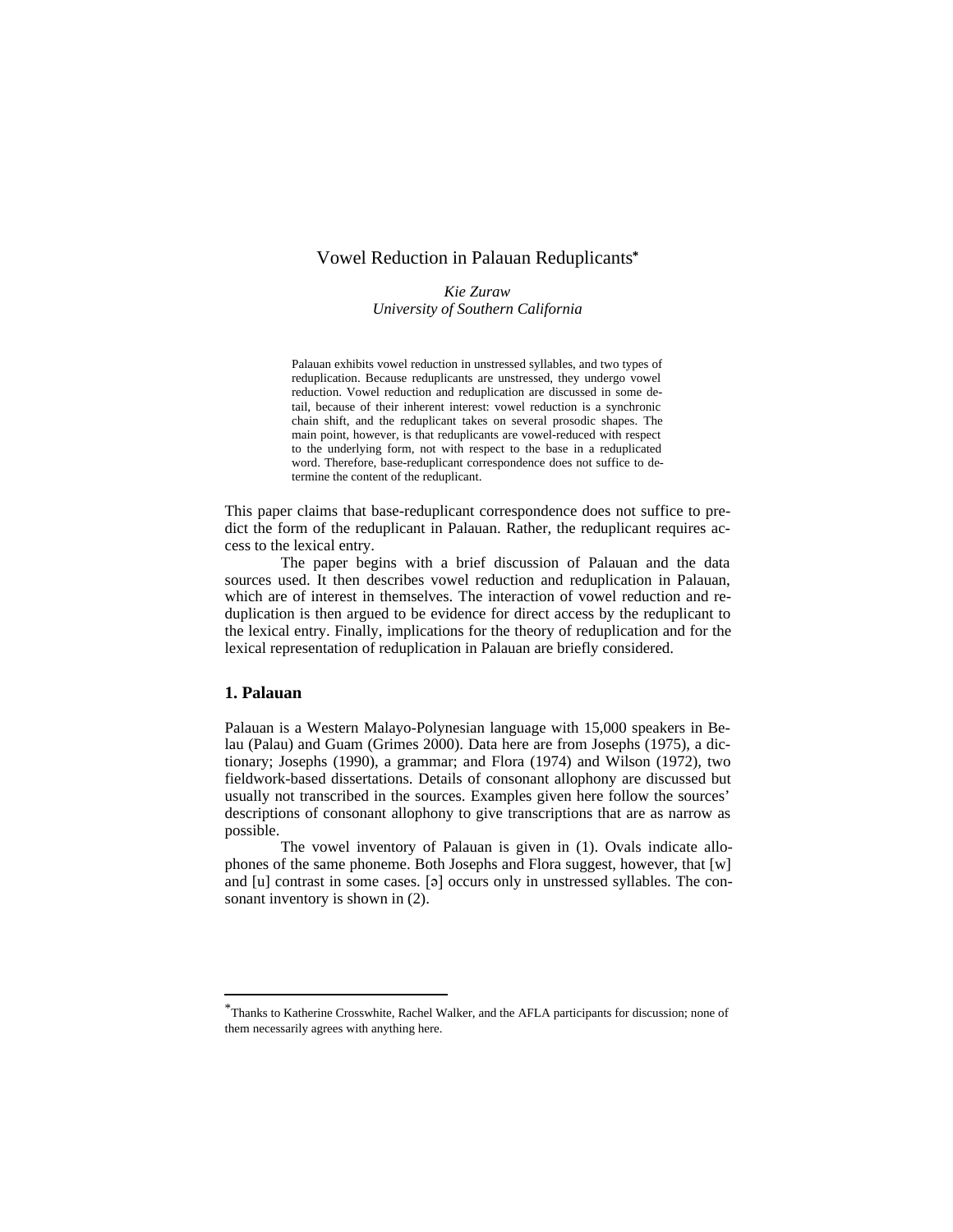

# **2. Vowel Reduction**

Unstressed vowels are reduced in Palauan. As shown in (3), there are several suffixes that attract stress, causing the stressed vowel of the unsuffixed stem to be de-stressed. (Following Flora, I treat the singular possessive and first-person plural inclusive suffixes as beginning in underlying  $/\varepsilon$ , which deletes if the stem is underlyingly vowel-final; underlying final stem vowels delete when the stem is unsuffixed. The other three possessive suffixes have consonant-initial allomorphs that appear after underlyingly vowel-final stems.)

| (3) | ðákt <sup>h</sup>    | 'fear'             | báð            | 'rock'             |
|-----|----------------------|--------------------|----------------|--------------------|
|     | ðəkt-ék <sup>h</sup> | 'my fear'          | $b$ əðú- $k^h$ | 'my rock           |
|     | ðəkt-ém              | 'your (sg.) fear'  | bəðú-m         | 'your (sg.) rock'  |
|     | ðəkt-él              | 'his/her fear'     | bəðú-l         | 'his/her rock'     |
|     | ðəkt-éð              | 'our (incl.) fear' | bəðú-ð         | 'our (incl.) rock' |
|     | ðəkt-ám              | 'our (excl.) fear' | bəðə-mám       | 'our (excl.) rock' |
|     | ðəkt-îw              | 'your (pl.) fear'  | bəðə-mîw       | 'your (pl.) rock'  |
|     | ðəkt-îr              | 'their fear'       | în-eðed        | 'their rock'       |
|     | mə-lú?əs             | 'write'            |                |                    |
|     | lə ?əs-állə          | 'is to be written' |                |                    |
|     | l-il-əʔəs-îi         | 'writes it'        |                |                    |
|     |                      |                    |                |                    |

If a vowel is short when stressed, it normally reduces to schwa when de-stressed, as illustrated in (4).

| (4) | plain                                 | suffixed |             |
|-----|---------------------------------------|----------|-------------|
|     | $\mathbf{\hat{r}$ ákt $^{\mathrm{h}}$ | rəkt-él  | 'sickness'  |
|     | sésab                                 | səsəb-él | 'fire'      |
|     | $b$ ót $kh$                           | bətk-él  | 'operation' |
|     | finəl                                 | fa-lenen | 'pain'      |
|     | kúk-                                  | kəkú-l   | 'nail'      |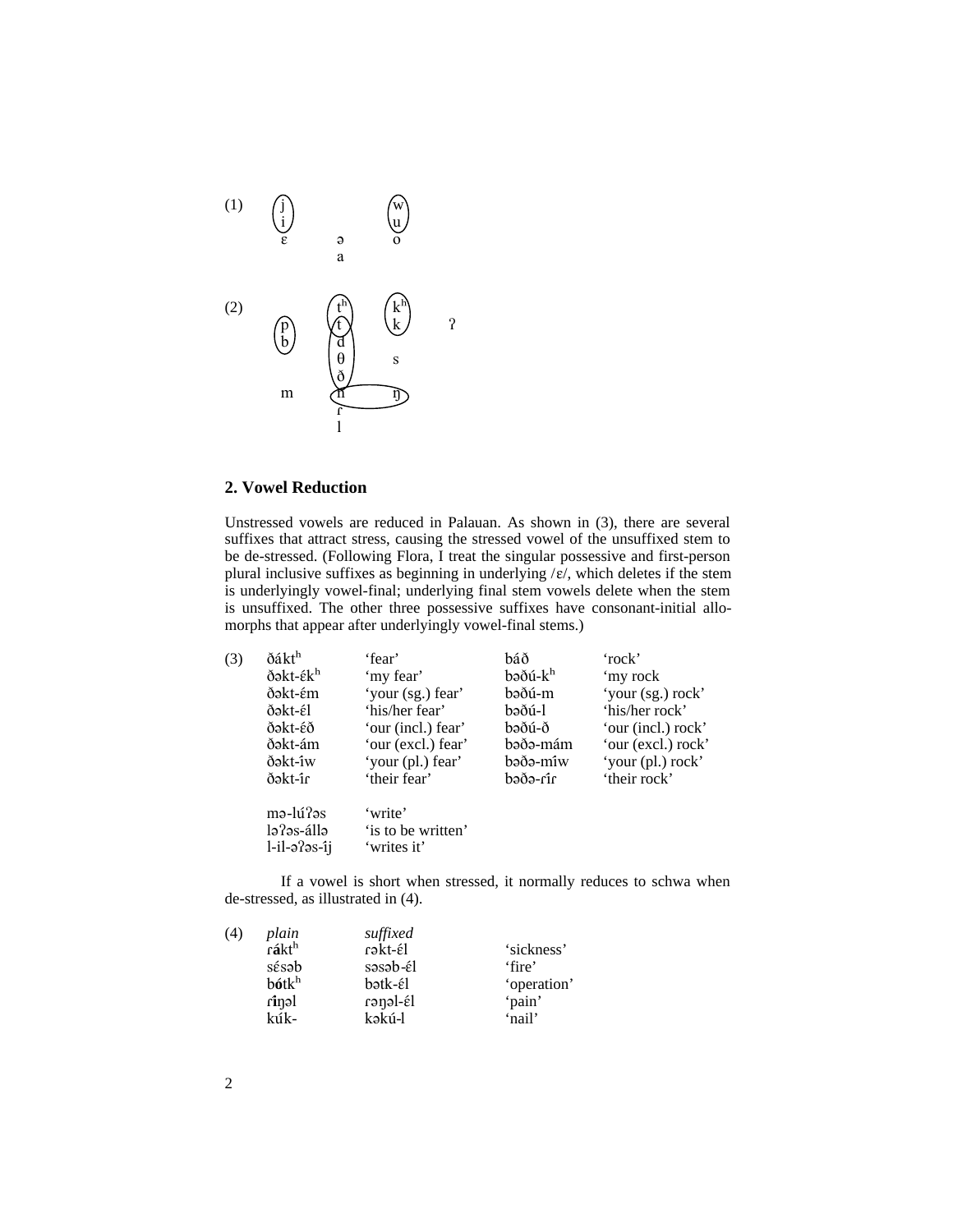Crosswhite (1999) distinguishes two types of vowel reduction: perceptually motivated contrast enhancement and articulatorily motivated prominence reduction. For typological reasons, she treats reduction of all vowels to schwa as a type of prominence reduction. In prominence reduction, more sonorous vowels, which require more time to articulate, are dispreferred in unstressed syllables. Prominence reduction is predicted to occur only in languages that have a strong duration distinction between stressed and unstressed syllables; in such languages, Crosswhite proposes that unstressed syllables are nonmoraic. Thus, if we view [a] as the least sonorous vowel (it requires more jaw opening than a high vowel, but less of a tongue gesture, especially if [a] lacks an articulatory target altogether), the constraint family \*NONMORAIC[LOW] >> \*NONMORAIC[MID]  $\gg$  \*NONMORAIC[HIGH]  $\gg$  \*NONMORAIC[a] (where '[mid]' does not include [´]) prefers unstressed vowels to be as unsonorous as possible. 'Sonority' is used in the sense of inherent duration, not of loudness or vocal tract openness.

If a high-ranking constraint prevents unstressed syllables from having a mora, and MAX[VPLACE] (the constraint requiring underlying vowel features to surface) is ranked below \*NONMORAIC[HIGH], then underlying features are eliminated in unstressed vowels, leaving [ $\sigma$ ].

As shown in (5), some short vowels delete entirely, instead of reducing to schwa. (The consonantal allophony that results will not be discussed here.) Although consonantal environment is not a completely accurate predictor, in most cases it seems to determine whether deletion occurs. Deletion does not occur when it would produce an initial triconsonantal cluster, a geminate, or perhaps certain clusters.

| (5) | plain  | suffixed               |                                   |
|-----|--------|------------------------|-----------------------------------|
|     | ðinəs  | $\theta$ n əs-él       | 'satisfaction'                    |
|     | osîb   | ospú-k                 | 'pick'                            |
|     | kúðəm- | kt əm-él               | 'interval'                        |
|     | búŋ    | pná-l                  | 'flower'                          |
|     | súbəð  | $spa\delta - \epsilon$ | 'announcement'                    |
|     | mə-rað | rd -állə               | 'pick or gather' <sup>1</sup>     |
|     | ráth   | rt ú-l                 | 'dry or withered state (of tree)' |
|     | fásə?  | $rs$ ə?- $\epsilon$ l  | 'blood'                           |
|     | bîr    | $pran-\'{e}l$          | 'action of swinging'              |
|     | bilás  | bilsən-él              | 'boat'                            |
|     | ?orús  | Porsú-l                | 'horn'                            |
|     | ðîk    | θk-έl                  | 'wedge'                           |

Although Crosswhite excludes vowel deletion from her study, it could be analyzed as an extreme form of prominence reduction, in which even  $*NONMORAIC[<sub>3</sub>]$  outranks MAX-V. The tableaux in (6) illustrate the analysis so far: Vowels delete entirely if not prevented from doing so by the consonantal environment (abbreviated CENV); if prevented from deleting, they reduce to schwa. Assume that the unstressed syllables of all the candidates shown lack a mora; \*NON- $\mu$  [F] is abbreviated \*- $\mu$  [F].

1

<sup>&</sup>lt;sup>1</sup> Word-initial, preconsonantal [r] becomes syllabic [r].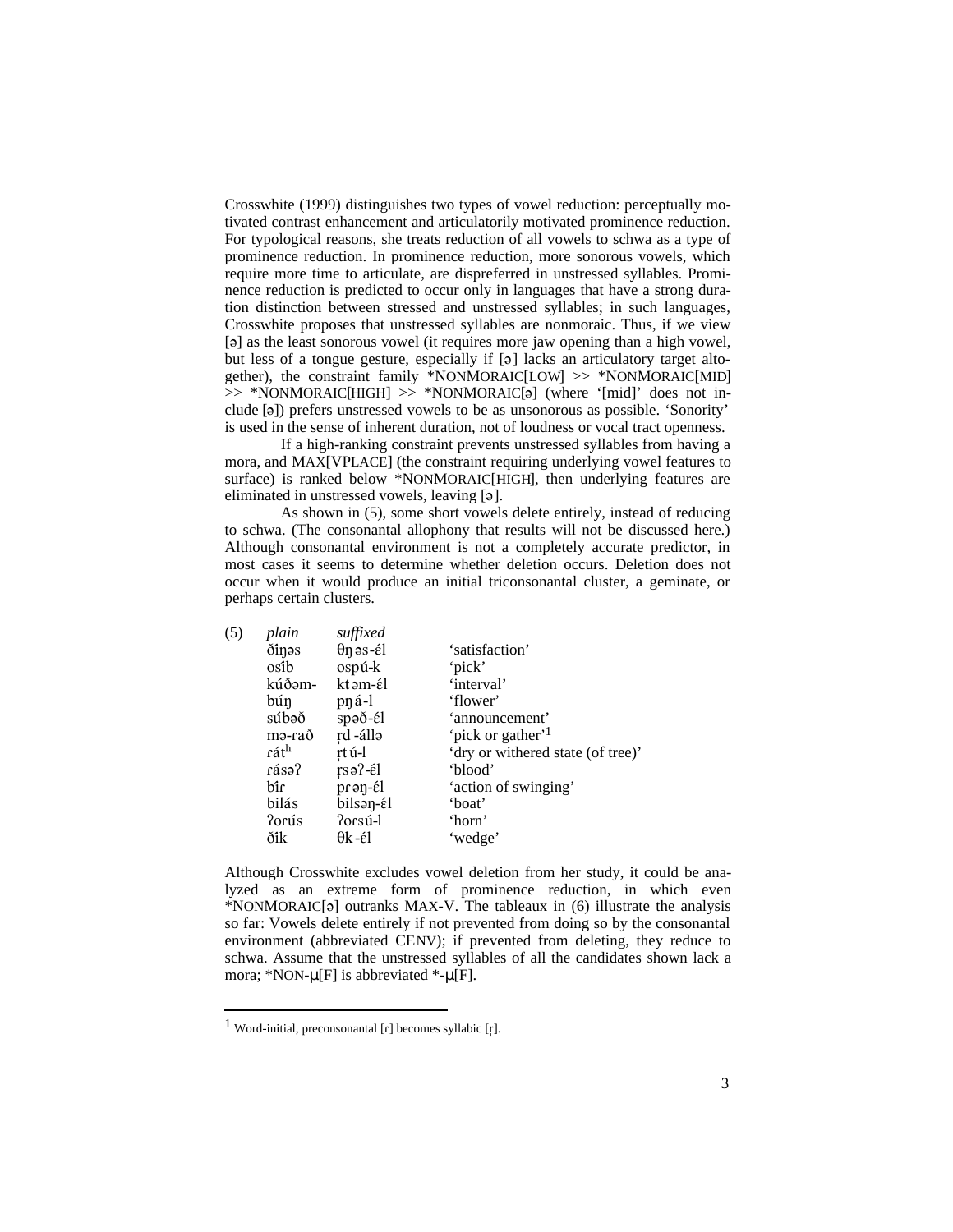| Reduction of short vowels <sup>2</sup><br>(6) |
|-----------------------------------------------|
|-----------------------------------------------|

|                          | $\delta$ ik- $\varepsilon$ l/ | $\mathsf{C}$<br><b>ENV</b> | *-µ<br>$[LO]$ | *-⊔<br>[MID] | *-µ<br>[HI | *-µ<br>$[\Theta]$ | <b>MAX</b> | MAX<br>[VPLACE] |
|--------------------------|-------------------------------|----------------------------|---------------|--------------|------------|-------------------|------------|-----------------|
| a.                       | ðikél                         |                            |               |              | $*1$       |                   |            |                 |
| b.                       | ðəkél                         |                            |               |              |            | $*1$              |            | $\ast$          |
| $\iff$<br>$\mathbf{c}$ . | θkέl                          |                            |               |              |            |                   | ∗          | $\ast$          |

|    | /botk-el/ | C<br><b>ENV</b> | *-µ<br>[LO] | *-u<br>[MID] | *-µ<br>[HI | *-µ<br>$[\Theta]$ | MAX .  | <b>MAX</b><br>[VPLACE] |
|----|-----------|-----------------|-------------|--------------|------------|-------------------|--------|------------------------|
| d. | botkél    |                 |             | $*1$         |            |                   |        |                        |
| e. | bətkél    |                 |             |              |            | $\ast$            |        | $\ast$                 |
|    | btkél     | $*1$            |             |              |            |                   | $\ast$ | $\ast$                 |

Vowel reduction in Palauan is a synchronic chain shift, however: long vowels do not reduce to schwa or delete, but merely shorten, as illustrated in (7).

|                           | plain                      | suffixed |                  |
|---------------------------|----------------------------|----------|------------------|
| /aa/                      | GAP                        |          |                  |
| $\left  \epsilon \right $ | $r \acute{\epsilon} j k^h$ | rek-él   | 'rustling sound' |
| /00/                      | ðəkówl                     | ðəkol-él | 'cigarette'      |
| /ii/                      | ?ijs                       | ?is-él   | 'escape'         |
| /uu/                      | búw?ə                      | bu?-él   | 'betel nut'      |
|                           |                            |          |                  |

Under the analysis proposed so far, these long vowels should reduce all the way to schwa or delete. Kirchner (1995) proposes that synchronic chain shifts be analyzed using some form of distantial faithfulness, which requires input and output to be no more than some number of units apart on some phonetic scale (e.g., sonority, vowel height). One mechanism for expressing distantial faithfulness is constraint conjunction: perhaps MAX-V&MAX-V, forbidding deletion of adjacent vowels, or, if long vowels are represented underlyingly as a single vowel with two moras, MAX-μ &MAX-μ , forbidding deletion of adjacent moras. Or, we could simply formulate a constraint that forbids a difference of more than one step along the sonority scale *long vowel/diphthong > short vowel > schwa/nothing* between input and output (DISTANCE 1[SON]) (diphthongs to be discussed below). I will use the latter option, because. although collapsing schwa and no vowel into a single sonority category is unsatisfying, it avoids questions about representations that go beyond the scope of this paper, such as whether stressless short vowels are moraic, and whether underlying short vowels

l

<sup>2</sup> The computer program *OTSoft* (Hayes, Tesar, and Zuraw 2000) was used in developing and verifying the analysis.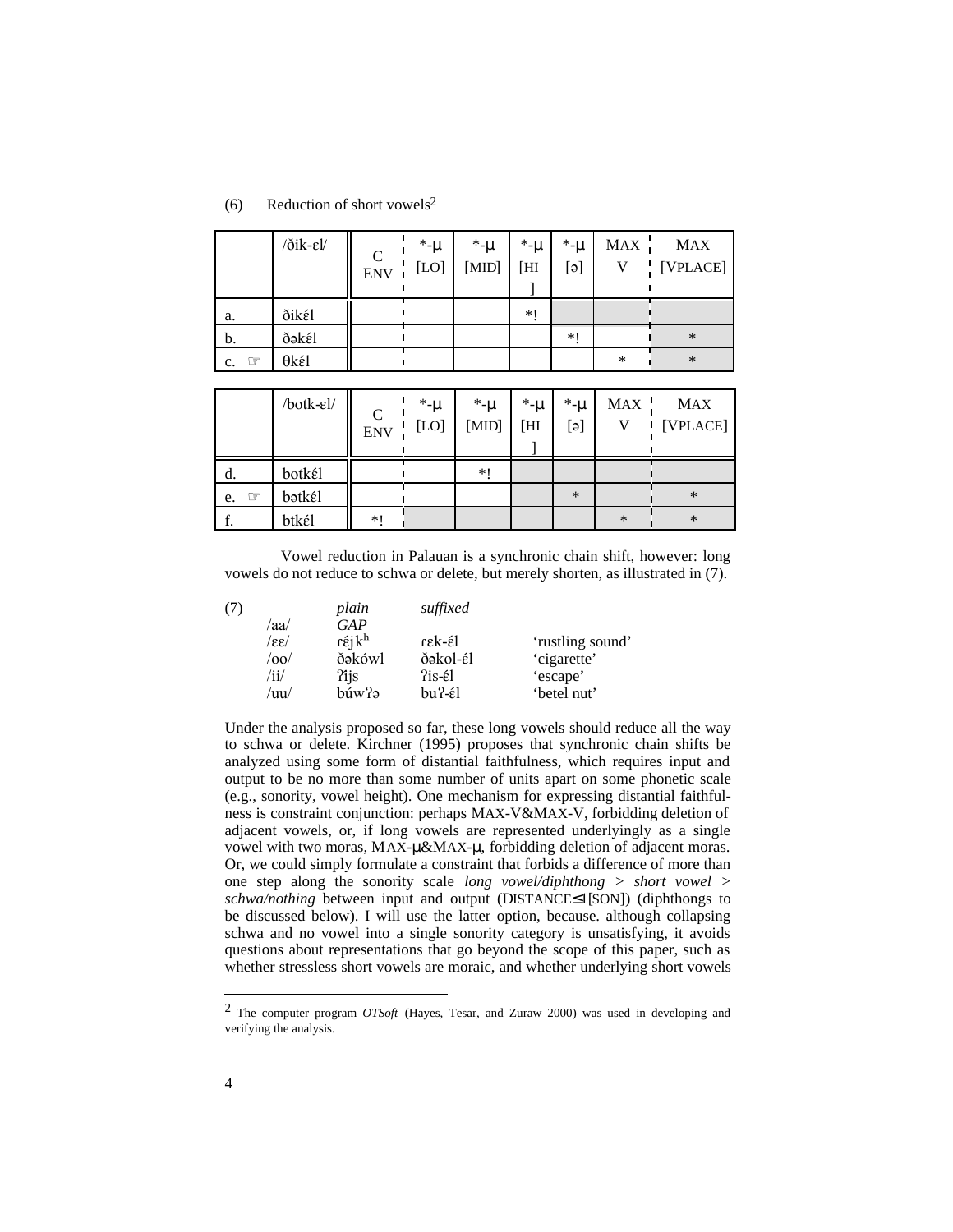are guaranteed to have an underlying mora. The analysis of long vowels is illustrated in (6) (CENV is omitted).

|                      | $\sqrt{\text{refk}}$<br>$\varepsilon$ $\!U$ | DIST 1<br>[SON] | $*$ -µ<br>[LO] | *-µ<br>[MID] | *-µ<br>[HI | *-µ<br>[ə] | MAX -<br>$\mathbf{V}$ | <b>MAX</b><br>[VPL] |
|----------------------|---------------------------------------------|-----------------|----------------|--------------|------------|------------|-----------------------|---------------------|
|                      |                                             |                 |                |              |            |            |                       |                     |
| a.                   | reekél                                      |                 |                | $**13$       |            |            |                       |                     |
| b.<br>$\circledcirc$ | rekél                                       |                 |                | $\ast$       |            |            | $\ast$                |                     |
| c.                   | rəkél                                       | $*!$            |                |              |            | $\ast$     | $\ast$                | $\ast$              |
| d.                   | rkél                                        | *!              |                |              |            |            | $**$                  | $\ast$              |

(8) Reduction of long vowels

Finally, diphthongs also undergo reduction to one or the other member of the diphthong. $4$  As shown in (9), there is a preference for preserving the fronter member, or the higher member, of the diphthong (underlining indicates which vowel is retained).

| (9) |                                     | plain      | suffixed  |                              |
|-----|-------------------------------------|------------|-----------|------------------------------|
|     | $\sqrt{1\epsilon}$                  | babjér     | babiln-él | 'paper' (German loan)        |
|     | /εi/                                | <b>GAP</b> |           |                              |
|     | /iu/                                | ?júkl      | ?ikl-él   | 'good voice'                 |
|     | /ui/                                | túj?       | ti?-él    | 'torch'                      |
|     | /io/                                | njókl-     | nikl-él   | 'cooking starchy food'       |
|     | $\overline{\overline{\mathrm{o}i}}$ | bójð       | bið-él    | 'chant about travelers'      |
|     | /ia/                                | ðjállə     | ðill-él   | 'ship'                       |
|     | /ai/                                | báj s      | bis-él    | 'action of wandering around' |
|     | $/$ εu $/$                          | tέw        | ten-él    | 'width'                      |
|     | /u $\varepsilon$ /                  | GAP        |           |                              |
|     | $/$ εο $/$                          | orgóməl    | oreməl-él | 'forest'                     |
|     | $\log$                              | bərógl     | bəre l-él | 'spears'                     |
|     | $/ \epsilon a/$                     | beá?oð     | be?əð-él  | 'tin'                        |
|     | $/ a \underline{\varepsilon}$       | báεb       | bεb-έl    | 'pipe' (English loan)        |
|     | $/\underline{\mathrm{uo}}$          | ?wóðəl     | ?uðəl-él  | 'older sister of female'     |
|     | $\sqrt{\text{ou}}$                  | róws-      | rus-él    | 'distribution'               |
|     | /ua/                                | twánol     | tunəl-él  | 'door'                       |
|     | /a <u>u</u> /                       | sáwl       | sul-él    | 'tiredness; trouble'         |
|     | $\sqrt{0a}$                         | omoá?al    | omo?al-él | 'river'                      |
|     | /a <sub>Q</sub>                     | táoð       | toð-él    | 'fork'                       |
|     |                                     |            |           |                              |

The preference for retaining the higher member of a diphthong makes sense under the Crosswhitian analysis adopted here: if higher vowels are less

l

 $3$  Candidate (a) could instead be ruled out by \*NON- $\mu$  [LONG].

<sup>4</sup> The facts for word-initial diphthongs may be different, but there are few examples—few Palauan stems lack an initial consonant—and the sources' transcriptions disagree.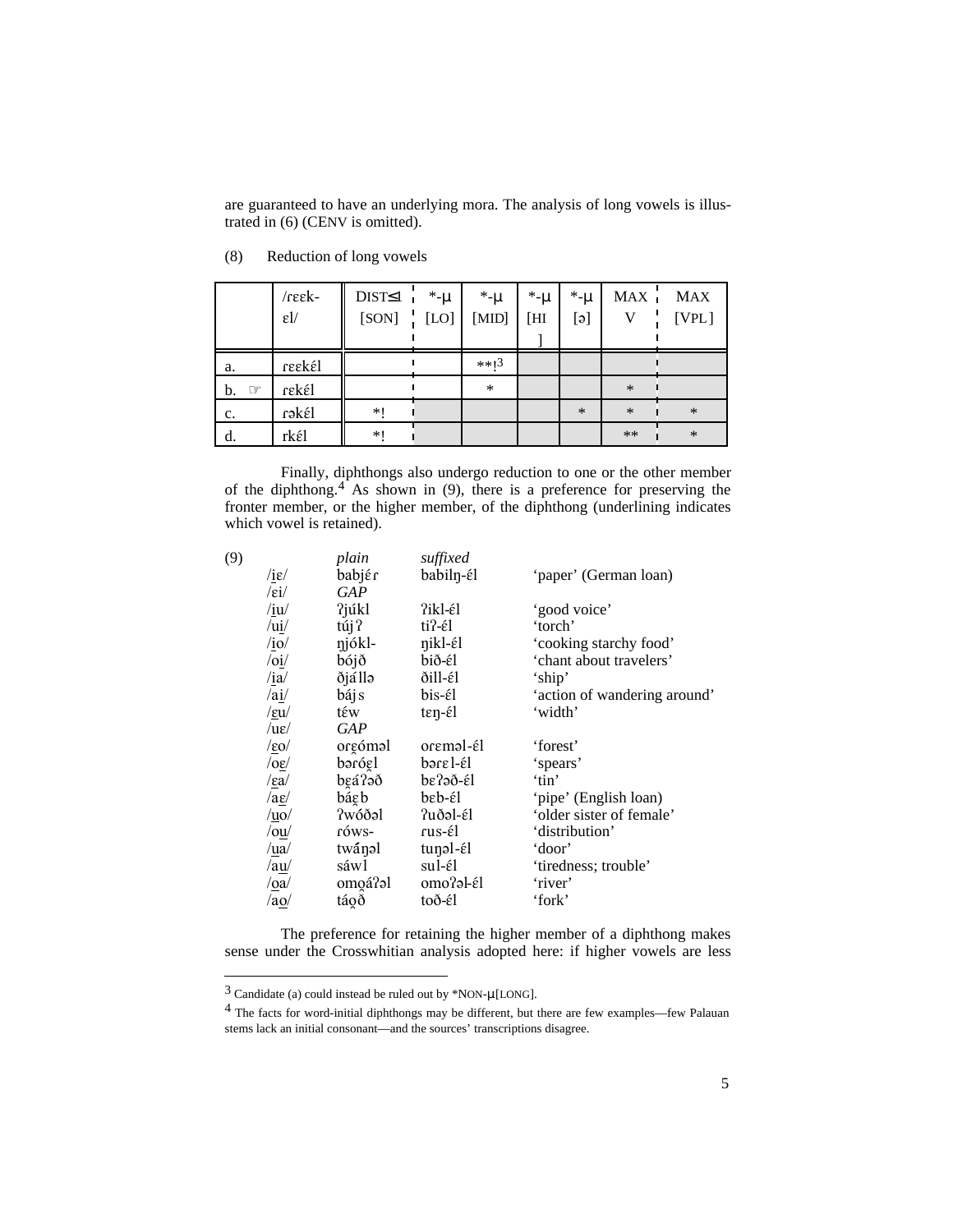sonorous (because of decreased jaw lowering), then they are better suited to appearing in unstressed syllables. The shorter duration of higher vowels also explains why, in the unsuffixed stems above, the higher member of the diphthong is the one that acts as a glide.

What about the preference for retaining the front member of a diphthong: is a front vowel less sonorous than a back vowel? Under the sense of sonority used here—inherent duration—/o/ and /u/ could indeed be treated as more sonorous than the front vowels, because of their rounding gesture.<sup>5</sup>

When advancement and height conflict, in  $/\text{eu}$ , reduction is to the front vowel. There is also a possible an advancement-height conflict in  $\alpha$  / $\alpha$  / $\alpha$ / $\alpha$ / $\alpha$ / $\alpha$ / $\alpha$ /, / $\alpha$ a/, and /ao/, where the higher vowel is retained, despite being rounded.

We have, then, an apparent sonority hierarchy  $a > 0 > u > \varepsilon > i$  among the short vowels. It determines which member of a diphthong is retained under vowel reduction, and which member acts as a glide when the diphthong is not reduced.6 This suggests a constraint hierarchy \*NONMORAIC[LOW] >> \*NONMORAIC[ROUND] >> NONMORAIC[MID] >> \*NONMORAIC[HIGH], so that round vowels are avoided in unstressed syllables, unless doing so would place a low vowel in the unstressed syllable; if neither underlying vowel is round, or both are, the higher of the two is retained in the unstressed syllable. The tableaux in (10) illustrate the analysis; full reduction to schwa or deletion is ruled out by DISTANCE 1[SON], so these candidates and the constraints relevant to them are not shown. Assume that high-ranking featural faithfulness constraints require that one of the underlying vowels be retained.

|                      | $/$ t $\epsilon$ uŋ- $\epsilon$ l/ | *- $\mu$ [LO] | *-µ $[ROUND]$ *-µ $[MID]$ |        | $*$        | <b>MAXV</b> |
|----------------------|------------------------------------|---------------|---------------------------|--------|------------|-------------|
|                      |                                    |               |                           |        | $\mu$ [HI] |             |
| a.                   | teunél                             |               | *                         | $\ast$ | $\ast$     |             |
| $\circledcirc$<br>b. | tenél                              |               |                           | $\ast$ |            | $\ast$      |
| c.                   | tunél                              |               | *1                        |        | $\ast$     | $\ast$      |

#### (10) Reduction of diphthongs

|                | /taoð-el/ | *- $\mu$ [LO] | $*$ -µ [ROUND] | *- $\mu$ [MID] | $*$        | <b>MAXV</b> |
|----------------|-----------|---------------|----------------|----------------|------------|-------------|
|                |           |               |                |                | $\mu$ [HI] |             |
| a.             | taoðél    | $*1$          | $\ast$         | $\ast$         |            |             |
| e.             | taðél     | $*1$          |                |                |            | $\ast$      |
| $\circledcirc$ | toðél     |               | $\ast$         | $\ast$         |            | $\ast$      |

<sup>5</sup> Another possibility is a language-specific ranking of MAX[PALATAL] over MAX[BACK] or MAX[ROUND]. Crosswhite's typology includes asymmetrical reduction languages with this ranking, and languages with the opposite ranking.

1

<sup>&</sup>lt;sup>6</sup> These two phenomena conflict in / $\epsilon u$ , where /u/ acts as a glide in the unreduced diphthong, but / $\epsilon$ / is the vowel retained under reduction. Flora (1974) suggests that there is a change in progress preferring falling diphthongs, regardless of advancement. This could explain the mismatch between the reduction facts and the gliding facts.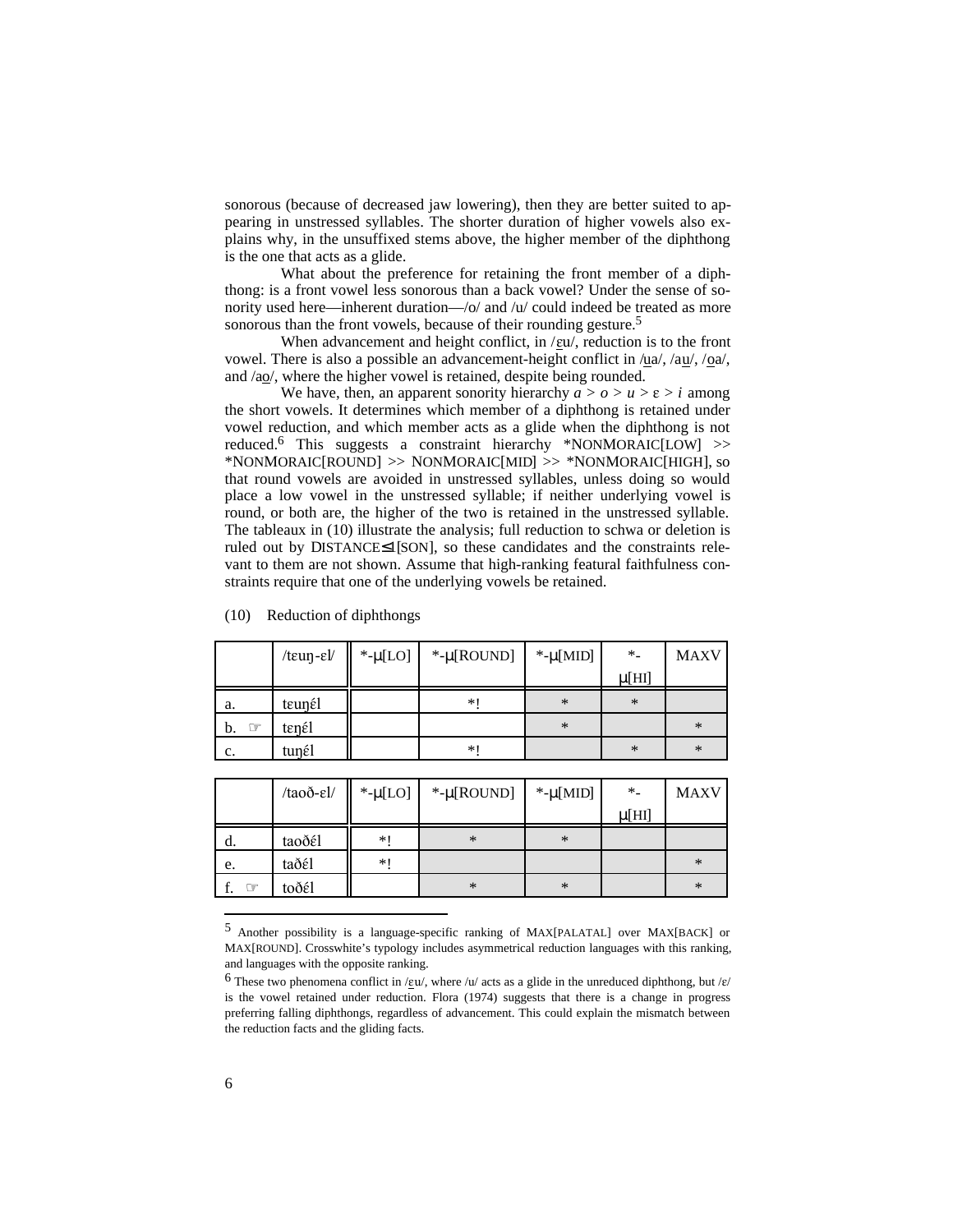|                      | $/rous$ - $\varepsilon$ ]/ | *- $\mu$ [LO] | *- $\mu$ [ROUND] | *- $\mu$ [MID] | $*$    | <b>MAXV</b> |
|----------------------|----------------------------|---------------|------------------|----------------|--------|-------------|
|                      |                            |               |                  |                | µ [HI] |             |
| g.                   | rousél                     |               | $**1$            | $\ast$         | $\ast$ |             |
| h.                   | rosél                      |               | *                | $*$            |        | $\ast$      |
| $\circledcirc$<br>1. | rusél                      |               | $\ast$           |                | $\ast$ | $\ast$      |

There are, however, many exceptions to the main patterns described above for vowel reduction. Some stem vowels fail to reduce at all (11a); some diphthongs or long vowels reduce fully when they would be expected to reduce only partially (11b); and sometimes reduction is to the 'wrong' vowel (11c). Thus, at least in exceptional stems, some extra lexical information—whether diacritics or listed, reduced allomorphs—is needed to determine the suffixed form.

| (11) |    |                       |                                             | expected V        |                               |
|------|----|-----------------------|---------------------------------------------|-------------------|-------------------------------|
|      | a. | ðin                   | ðiná-l                                      | [ə]               | 'ear'                         |
|      |    | kə-ðibək <sup>h</sup> | ðibək-állə                                  | [ə]               | 'kick'                        |
|      |    | ðîð                   | ðið-íj                                      | [ə]               | 'bridge; ladder'              |
|      |    | ðóko                  | ðok-él                                      | [ə]               | 'swim bladder'                |
|      |    | k-l-îut               | kiut-állə                                   | $\lceil i \rceil$ | 'clean up'                    |
|      | b. | láokh                 | lək-él                                      | [0]               | 'fat'                         |
|      |    | ðáob                  | ðəb-él                                      | $\lceil 0 \rceil$ | 'ocean'                       |
|      |    | lúwt <sup>h</sup>     | lt-él, lut-él                               | [u]               | 'return; squid'               |
|      |    | siik <sup>h</sup>     | sk-έl                                       | $[$               | 'search'                      |
|      |    | bəráom                | bərəm-él                                    | 0                 | 'fermented fish'              |
|      | c. | bóεs                  | bos-él                                      | $[\epsilon]$      | 'gun'                         |
|      |    | báb                   | bebú-l                                      | [ə]               | 'surface'                     |
|      |    | tát-                  | $t$ $\epsilon$ t $\epsilon$ n- $\epsilon$ l | [ə]               | 'thing torn'                  |
|      |    | bəlatón               | bəlatin-él                                  | [ə]               | 'plate' (Spanish loan)        |
|      |    | láj                   | $\operatorname{len-\'{e}l}$                 | [i]               | 'section (of cane or bamboo)' |
|      |    | sáw                   | son-él, soá-l                               | [u]               | 'desire; girlfriend'          |
|      |    | ráεl                  | rol-él                                      | $[\epsilon]$      | 'road'                        |
|      |    |                       |                                             |                   |                               |

A final note, which will be relevant in the discussion of reduplication: an underlying long vowel reduces to the corresponding short vowel—not to the syllabic version of the glide member of the diphthong it surfaces as, when unreduced. That is,  $/oo$ , which surfaces as  $[6w]$  when unreduced, reduces to  $[0]$ , not to [u]. And / $\epsilon \epsilon$ /, which surfaces as [ $\epsilon$ ] when unreduced, reduces to [ $\epsilon$ ], not to [i].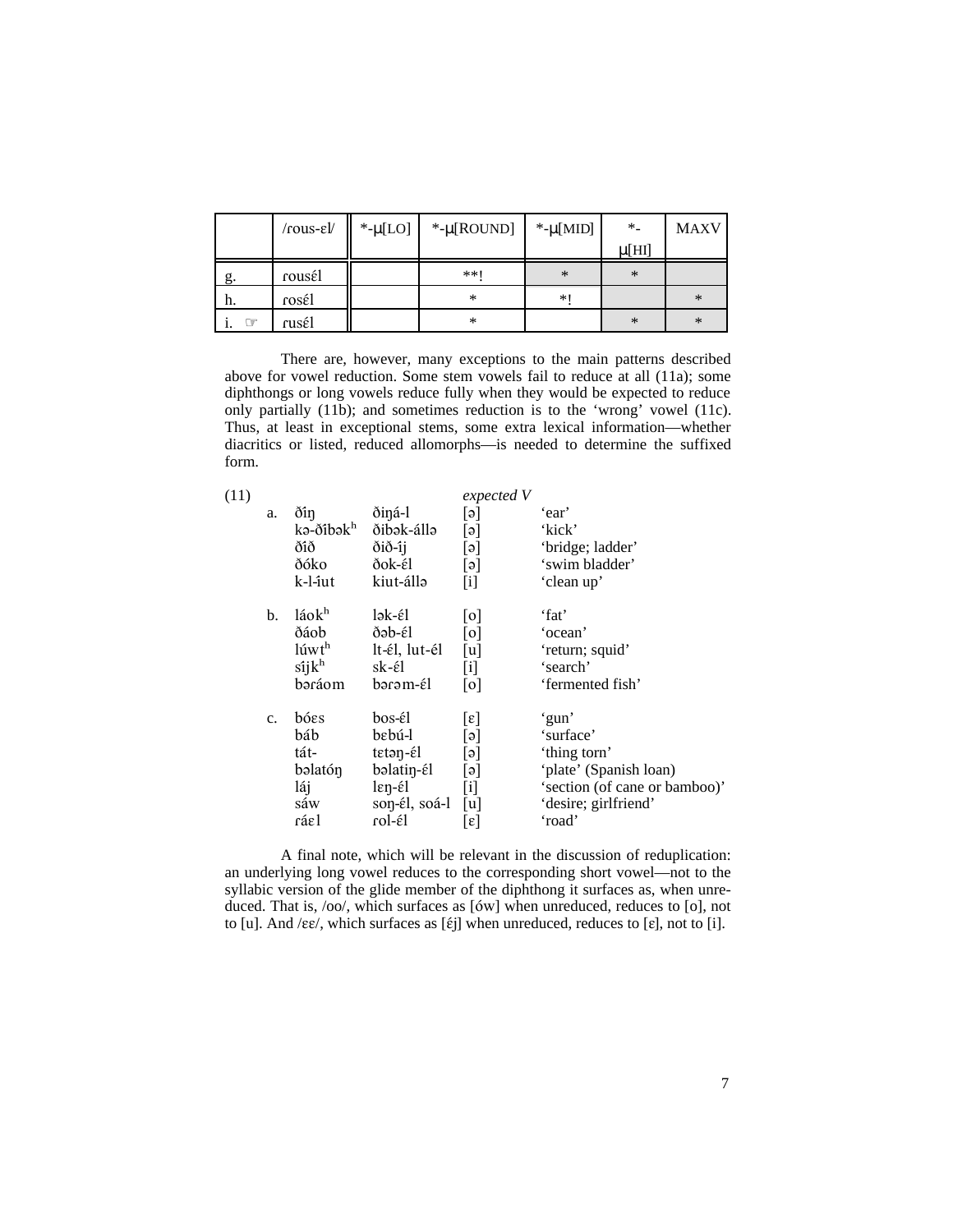# **3. Reduplication**

There are two kinds of reduplication in Palauan. *C*<sub>E</sub>- reduplication, illustrated in (12), prefixes a copy of the stem-initial consonant and the vowel  $[\epsilon]$ .<sup>7</sup> The meaning is usually moderative ('rather X'), susceptive ('easy to X'), or iterative/habitual ('keep Xing').

|              |              | reduplicated              |                                               |  |
|--------------|--------------|---------------------------|-----------------------------------------------|--|
| $b$ ətó $kh$ | 'many'       | $be$ -bətó $kh$           | 'just more than enough'                       |  |
| zòpen        | 'sweet'      | ma-re-ragós               | 'rather sweet'                                |  |
| mə-təmállə   | 'get broken' |                           | 'easily broken'                               |  |
| ol-təráw     | 'sell'       | mo-te-təráw               | 'easy to sell'                                |  |
| efenòfen-em  | 'steal'      | efenòfen-31-em            | 'keep stealing'                               |  |
|              |              |                           | 'keep visiting'                               |  |
|              | ol-ðinəl     | unreduplicated<br>'visit' | mə-te-təmállə<br>$ol$ -ð $\varepsilon$ -ðinəl |  |

*CV(C)-* reduplication, illustrated in (13), takes four different forms. The reduplicant can be the stem-initial consonant and the reduced form of the following vowel (*CV*); or the stem-initial consonant, then schwa, then the next consonant of the stem  $(C<sub>o</sub>C)$ ; or the first two consonants of the stem followed by schwa (CC $\phi$ ); or the stem-initial consonant, schwa, the next consonant of the stem, and another schwa  $(CoCo)$ .

The meanings include those of *C* $\varepsilon$ - reduplication, with additional attemptive ('try to X'), reciprocal ('X each other'), distributive ('X with many different patients'), encrustive ('covered with X'; 'Xed all over'), and other meanings.

| (13) |              | unreduplicated                     |                            | reduplicated             |                                                         |
|------|--------------|------------------------------------|----------------------------|--------------------------|---------------------------------------------------------|
|      | CV           | ma-sáoð 'explain'                  |                            | ma-so-sáoð               | 'try to explain'                                        |
|      |              | o-búw                              | 'explode'                  | o-bu-búw                 | 'keep getting exploded'                                 |
|      | $C_2C$       | tórð                               | 'frustration'              | órð- refedd              | 'easily frustrated'                                     |
|      |              | sîkt <sup>h</sup>                  | 'cluster of fruit'         | mə-sək-sîkt <sup>h</sup> | 'covered with fruit'                                    |
|      |              |                                    | $CC9$ ol-dúm 'make appear' | ol-dmə-dúm               | 'keep bobbing up'                                       |
|      |              | ðə-kiməs 'wet'                     |                            | ðə-kmə-kîməs             | '(clothes) wet in spots'                                |
|      | $C_2C_2$ ?áb |                                    | 'ashes'                    | $2$ aba- $2$ áb          | 'dust'                                                  |
|      |              | $r$ -u- $\epsilon$ bət $^h$ 'fall' |                            |                          | mə-rəbə-r $\epsilon$ bət <sup>h</sup> 'fall one by one' |
|      |              |                                    |                            |                          |                                                         |

The distribution of the four forms of *CV(C)-* reduplication is partially predictable. The *CV* pattern occurs when there is a long vowel or diphthong in the first syllable of the base; it reduces to a short vowel in the reduplicant. The other patterns occur when there is a short vowel in the first syllable of the base. If we assume a weight maximum of one mora for the reduplicant, and we assume that a full (non-schwa) vowel contributes a mora and so does a coda consonant, then this distribution makes sense: when the short vowel of the stem reduces to schwa in the reduplicant, an additional *C* can be copied to better satisfy MAX-BR, the constraint requiring every segment of the base to have a correspondent in the reduplicant (McCarthy & Prince 1995). When the reduplicant has a full vowel, however, there is no room for an additional *C*. The converse 1

 $7$  Or sometimes [i]: [o-snos] 'sneeze', [o-si-snos] 'keep sneezing'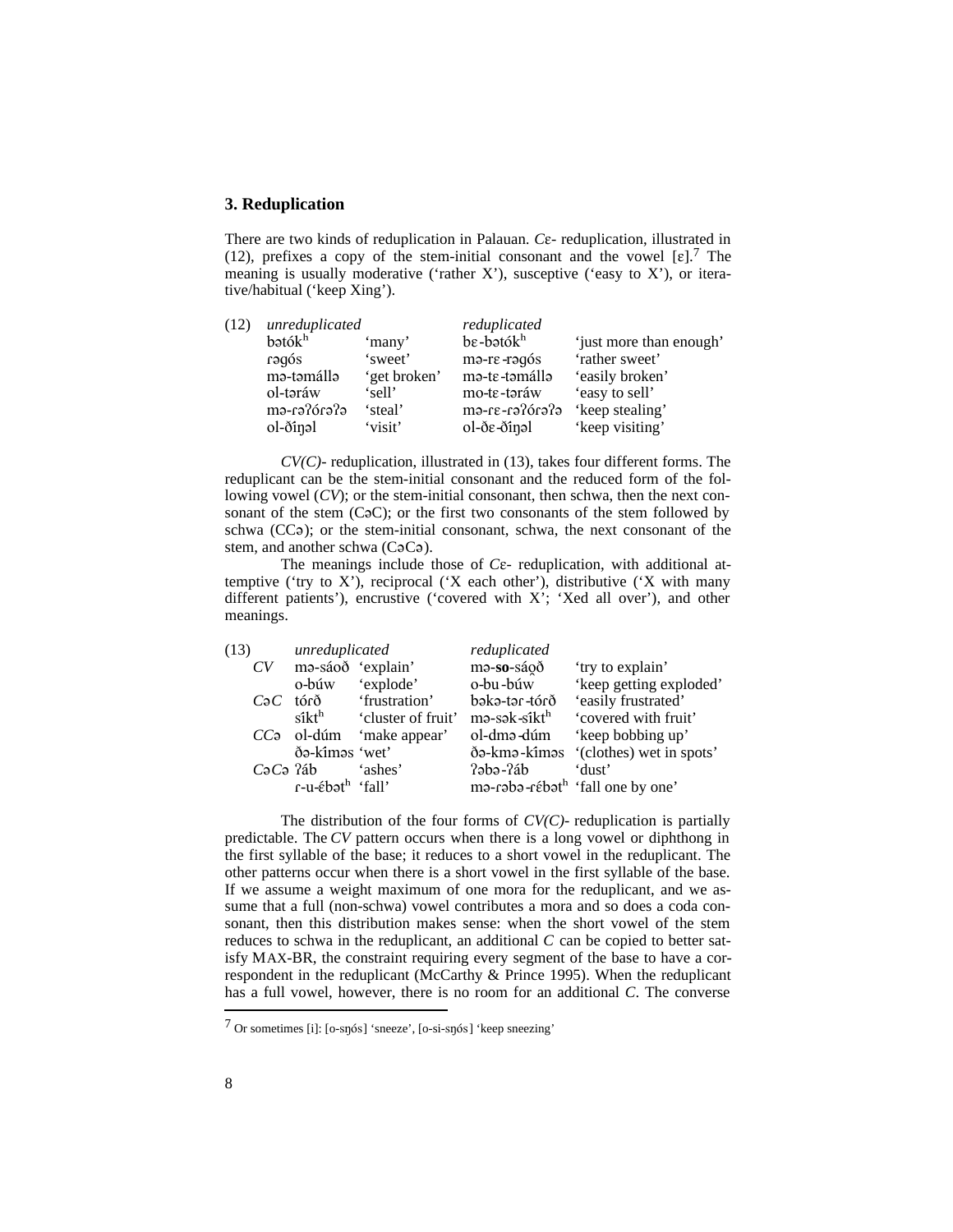possibility (that a weight minimum forces copying of the second *C*) is not supported, as will be seen below.

When the reduplicant vowel deletes, a schwa is inserted to break up the resulting consonant cluster, yielding the *CC*<sup>2</sup> pattern. (What determines whether the reduplicant vowel deletes is addressed below.) The reduplicant now presumably lacks a mora; this supports the analysis that it is a weight maximum on reduplicants that prevents copying a second *C* in the *CV* pattern, rather than a weight minimum that forces copying a second  $C$  in the  $C_2C$  pattern.

Finally, what accounts for the second schwa in the  $C_2C_2$  pattern? The consonant clusters it breaks up are attested in other reduplicated words ([kabə<u>rə-b</u>árt<sup>h</sup>] 'hide things from each other' vs. [ti-bər-bɛ́rəkh] 'flat'). Perhaps it is copied to better satisfy MAX-BR: in 73% of *C*<sub>2</sub>C<sub>2</sub> words, the base has a second vowel that the schwa could be in correspondence with (rab  $\frac{\partial^2}{\partial x^2}$ ), versus only 18% of  $C_2C$  words. If schwas are nonmoraic, and the restriction on reduplicants is a weight maximum rather than a weight minimum, this second vowel can be copied at no cost. There still must be some lexical idiosyncrasy, however, to explain why a second schwa is not always copied.

Are  $C_{\epsilon}$ - and  $CV(C)$ - reduplication different morphemes (duplemes, in Spaelti's 1997 terminology), or predictable variants of the same morpheme (alloduples in Spaelti's terminology)? The evidence is inconclusive. Supporting the duplemes analysis, the two reduplicants can occur together, as shown in (14). These words could, however, merely have two instances of the same reduplicant, with phonological considerations causing the first reduplicant to appear as  $C\epsilon$ - and the second as  $CV(C)$ -. Further support for dupleme-hood is that, according to Josephs (1975), only *C*E*-* reduplication can form a moderative adjective from an unaffixed verb.

| (14) unreduplicated           |                                     | reduplicated                                                                            |                    |
|-------------------------------|-------------------------------------|-----------------------------------------------------------------------------------------|--------------------|
| $bin -$                       | 'action of swinging'                |                                                                                         | om-be-brə-bir fall |
| making circles'               |                                     |                                                                                         |                    |
|                               | ma-ðákt <sup>h</sup> 'be afraid of' | mə- $\delta \varepsilon$ - $\delta$ ək- $\delta$ ákt <sup>h</sup> 'be rather afraid of' |                    |
| dánep cover                   |                                     | ma-δε-δana-δánap 'easy to cover'                                                        |                    |
| ma-láok <sup>h</sup> 'greasy' |                                     | mə-le-lo-láokh                                                                          | 'rather greasy'    |
| $m$ ə-sájk $^h$ 'lazy'        |                                     | $m$ ə-s $\varepsilon$ -si-sájk $h$                                                      | 'rather lazy'      |

In other constructions, however, either reduplicative pattern in possible, supporting an alloduples analysis. Moreover, the shape of the stem seems to go some way towards predicting which reduplicant occurs: in 59% of *C*E*-* words, the first vowel of the base is a schwa, versus only 4% of *CV(C)-* words. Affixing with  $C\epsilon$ - instead of  $CV(C)$ - might be a way to avoid excessive sequences of schwas ( $Ce-C<sub>9</sub>...$  instead of  $Ce-C<sub>9</sub>...$ ,  $Ce<sub>9</sub>C<sub>9</sub>...$  or  $CC<sub>9</sub>-C<sub>9</sub>...$ ).

It is, of course, not possible to tell whether the reduplicant is *C*E*-/Ci-* or *CV*- when the vowel of the base is one that should reduce to  $[\varepsilon]$  or  $[i]$ .

### **4. Vowel Reduction in Reduplicants**

We can now turn to the main issue, vowel reduction in reduplicants. In the view of reduplication in Optimality Theory proposed by McCarthy and Prince (1995,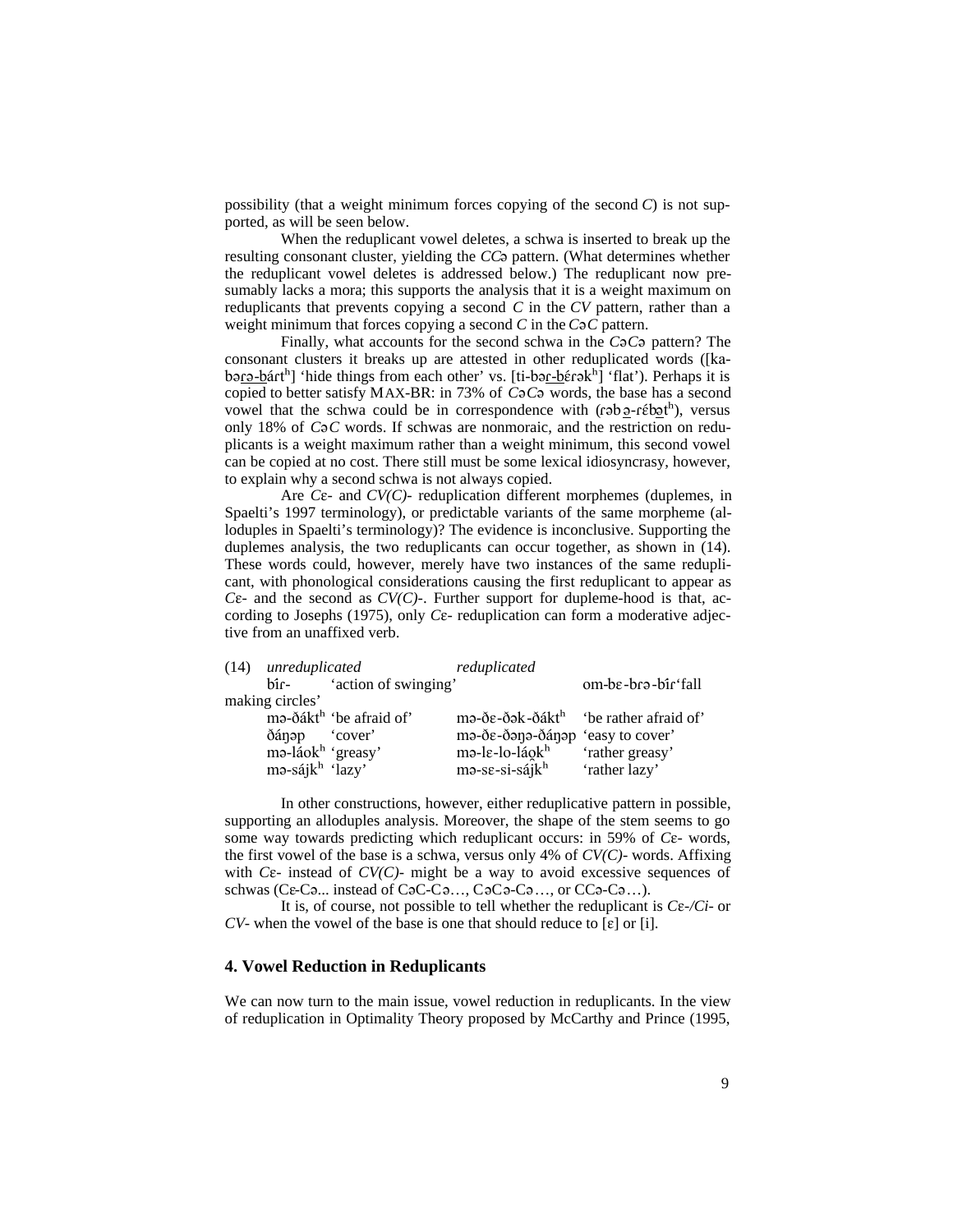1997), the reduplicant is in correspondence with output base only, and generally not in direct correspondence with the input. (McCarthy and Prince's framework allows for the possibility of input-reduplicant correspondence, but few convincing cases have been found.) Palauan reduplicants, however, must have access to the input. The key cases are long vowels, the *CC*<sup>2</sup> pattern, exceptional stems, and bases whose first vowel is unstressed.

#### **4.1 Long vowels**

Recall that underlying long vowels are realized as diphthongs when unreduced, and as short versions of themselves when reduced. Reduction of mid vowels crucially refers to the underlying forms; if reduction were from the unreduced surface diphthongs  $[\text{\textsterling}i]$  (from / $\text{\textsterling}e$ /) and  $[\text{\textsterling}i]$  (from /oo/), the higher member of the diphthong would be retained, resulting in [i] and [u], not [ɛ] and [o]. <sup>8</sup> We can thus test whether, in stems with underlying long mid vowels, the reduplicant is reduced from the (surface) base vowel or from the input vowel. If the reduplicant vowel corresponds to the base vowel, we expect to see words like *Ci-C* $\varepsilon$ j... and *Cu-Cow...* If the reduplicant vowel corresponds to the input vowel, however, we expect to see *C*E-*C*Ej..., *Co-Cow*... when the underlying vowel is /oo/, and *Cu-Cow* when the underlying vowel is /ou/.

The evidence is not decisive, but seems to favor correspondence to the input. In the case of front mid vowels, there are no cases of *Ci-C*Ej*...*, and there are many cases of  $C\epsilon$ - $C\epsilon$ *j...*; these could, however, be instances of  $C\epsilon$ -reduplication. In the case of back vowels, /oo/ is rare, and there is not always morphological evidence to determine whether the underlying form should be /oo/ or /ou/, but I found one relevant case, [ba-ro-row] 'yellowish orange'. This word must be treated as either an exception, or as having underlying /oo/ and a reduplicant that is reduced with respect to the input, not with respect to the base.

#### **4.2 The** *CC*´ **pattern**

As discussed above, stems with a short, full vowel in the first syllable can surface with either the *CC*<sup> $\circ$ </sup> or the *C* $\circ$ *C* pattern of *CV(C)*- reduplication. It is difficult to see a motivation for the choice. For example,  $[m- k\theta- k\theta\hat{\theta}]$  'always do things with short intervals in between' does not seem phonologically superior to  $*$ [mə-kə $\theta$ -kúðəm]: both forms copy the same number of base segments (if we are generous to the attested form in considering the reduplicant's schwa as corresponding to the base schwa), both introduce one additional coda, and the attested form copies a discontiguous string of the base. One possibility is the cluster  $[k0]$  is preferred over  $[0k]$  for some reason. But we can find pairs of words in which the same cluster is treated both ways, as shown in (15).

| $(15)$ $CC\vartheta$ |                                                           | CaC |                                   |  |
|----------------------|-----------------------------------------------------------|-----|-----------------------------------|--|
|                      | ka-prə-búrə? Spear each other' ti-bər-pérək '(land) flat' |     |                                   |  |
| o-psə-búsə?ə         | 'hairy'                                                   |     | ka-bəs-pús 'pull from each other' |  |
|                      |                                                           |     |                                   |  |

 $8$  These are Josephs' transcriptions. Flora has [óo̯] and [ɛ́ɛ̯], so that reduction could indeed be from the surface diphthong. (Wilson does not discuss these cases.) An acoustic comparison of diphthongs derived from underlying /oo/ with those derived from underlying /ou/ would be useful. (There seem to be no underlying  $/\varepsilon i$  diphthongs to compare with  $/\varepsilon \varepsilon$ .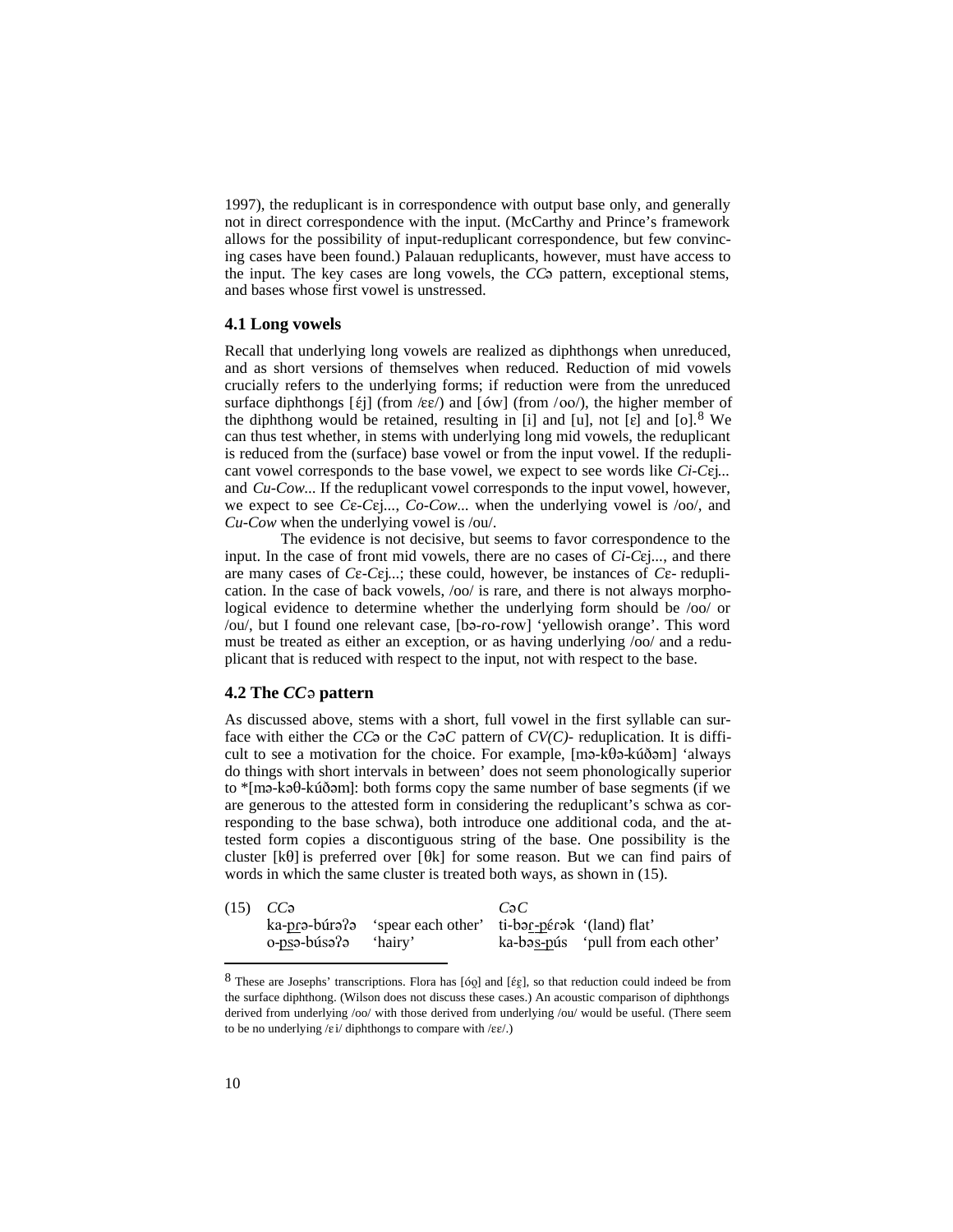The real predictor of whether a stem will reduplicate as *CC*<sup>2</sup> *C*<sup>2</sup>*C* or seems to be the behavior of the stem when suffixed ): if its vowel reduces by deleting, then reduplication is *CC* $\phi$ ; if it reduces to schwa instead, reduplication is *C* $\phi$ *C*.

| (16) | plain             | mə-kúðəm 'close together' | suffixed<br>$k\theta$ am-él        | 'its distance'<br>$k\theta$ am-álla 'is to be placed close together' |
|------|-------------------|---------------------------|------------------------------------|----------------------------------------------------------------------|
|      | búrə?ə            | 'spearing'                | $pr3$ - $\epsilon$ l<br>ellà-?e 1q | 'its spearing'<br>'is to be speared'                                 |
|      | búsə?ə            | 'feathers; fur'           | $ps3$ - $\epsilon$ l<br>psə?-állə  | 'its feathers; its fur'<br>'is to be plucked'                        |
|      | $b-1-f$ erək $^h$ | 'flattened'               | bərk-állə                          | 'is to be flattened'                                                 |
|      | $b$ -l-ús         | 'pulled'                  |                                    | basan-álla 'is to be pulled'                                         |

Unless some phonological conditioning factor can be found that explains why 'spear' and 'fur' reduce by deletion and 'flat' and 'pull' reduce to schwa, this information must be encoded in the lexical entry. That same lexical information is then necessary to determine the shape of the reduplicant.

#### **4.3 Exceptional stems**

Recall from Section 1 that some stems reduce in unexpected ways (e.g., [ráɛ̯l] 'road', [rol- $\epsilon$ l] 'its road'). There are relatively few of these stems, and fewer still that undergo reduplication, but in those cases the reduplicant vowel matches the vowel in other reduced forms of the stem. For example, [ma-ra $[$ el] 'travel' is derived from  $[r\acute{a}gl]$  'road'; its diphthong also reduces under suffixation to  $[o]$ instead of expected  $[\varepsilon]$  ( $[r-i\text{r-ol-1}]$  'traveled it'), and its reduplicant also has  $[\circ]$ : [ma-ro-ráɛ̯l] 'stroll'. Thus, the reduplicant has access to the lexical idiosyncrasy of stem.

### **4.4 Unstressed base vowels**

The final case that seems to require input-reduplicant correspondence is that of unstressed base vowels. Most Palauan stems are monosyllabic or disyllabic, usually with initial stress. The reduplicant thus usually copies a stressed vowel. And, when the first vowel of the stem is unstressed schwa, as mentioned above, *C*E*-* reduplication usually occurs. There are, however, some cases of *CV(C)* reduplication on unstressed stem vowels. If the reduplicant is in correspondence with the base, it should be reduced with respect to the base. For example, a short, unstressed vowel in the stem (reduced from an underlying long vowel or diphthong) should produce a schwa in the reduplicant  $(C_2-CV...)$ . If the reduplicant is in correspondence with the input, however, the reduplicant should, like the unstressed initial syllable of the stem, have a short, full vowel.

The second possibility appears to be the correct one: [sokól] 'has come to like' reduplicates as [so-sokól] 'has come to like somewhat', rather than as [sa-sokól], as base-reduplicant correspondence would predict. The reduplicant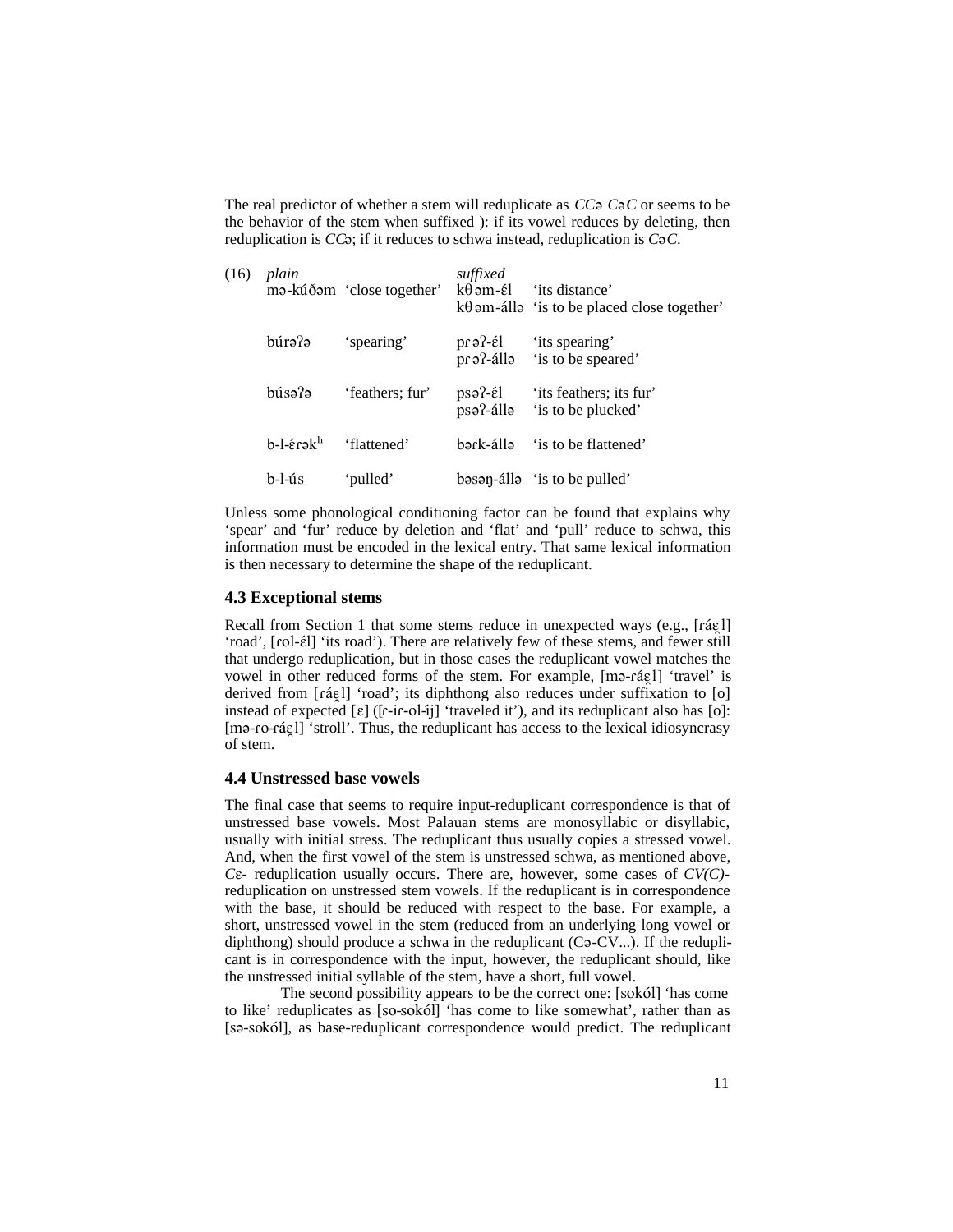vowel can even appear 'augmented' compared to the stem vowel, as in [rutort $\partial^2$ -ij] 'slow, inefficient'. This word derives from [m $\partial$ -rũt $\partial^2$ ] 'try out'. It is unclear why the reduplicant in 'inefficient' should not be  $[rt]$ -], since  $[rt]$  is a possible initial cluster (even occurring in the suffixed form  $[rt-*a*]$ <sup>2</sup>]<sup> $\sim$ </sup>[ $rt$  - $\hat{u}$ [20] 'is to be tried out'). But whatever the reason, the reduplicant's unreduced form clearly requires reference to the lexical entry in order to determine which vowel should appear.

#### **5. Conclusions**

How should the reduplicant be given access to the lexical entry? This section reviews several possibilities consistent with the data, but will not argue for one over the others.

Finer (1986), in a morphological analysis of Palauan reduplication, proposes a modified version of Marantz's (1982) skeletally based copying: the reduplicant consists of a CVX template and has access to its own copy of the input. This means that diacritics governing reduction in the base are also present in the reduplicant. When stress rules and consequent vowel reduction apply to the reduplicated form in (17), they will be sensitive to the diacritic requiring the reduplicant vowel to reduce to [o]. (The diacritics are shown here as associated to both members of the diphthong, but other possibilities can be imagined.)

| $(17)$ [reduce to $\varrho$ ] |                               |  | [reduce to $\varrho$ ] |  |                    |  |  |
|-------------------------------|-------------------------------|--|------------------------|--|--------------------|--|--|
|                               |                               |  |                        |  | $\frac{1}{2}$      |  |  |
|                               | $f$ a $g$                     |  |                        |  | $r$ a $\epsilon$ l |  |  |
|                               | $\mathbf{1}$ and $\mathbf{1}$ |  |                        |  |                    |  |  |
|                               | $C$ V X                       |  |                        |  | $C$ V V $C$        |  |  |

Within Optimality Theory, there are several ways that the reduplicant could have access to the lexical entry. We could allow input-reduplicant correspondence, but perhaps in a limited form in order to avoid generating unattested systems (Spaelti 1997 and Struijke 2000 both propose limited versions of inputreduplicant correspondence). Inkelas and Zoll's (2000) treatment of reduplication as morphological doubling also has the desired effect, because both the reduplicant and the base are generated from the lexical entry.

Another possibility is that *CV(C)-* reduplication in Palauan is different from productive reduplication patterns that have been studied. There is some evidence for nonproductivity. First, in Joseph's dictionary there are only two reduplicated loanwords, one with the  $C_2C_2$  pattern of  $CV(C)$ - reduplication and one with *Cε*- reduplication: [bánd] 'bounce', [bəðə-bánd] 'bouncy' (from English *bound*) and [bulis] 'police', [be-bulis] 'half-witted; prone to walking around talking to oneself' (from English *police*). Second, there is a great deal of morphological and semantic unpredictability. As discussed above, it is not fully predictable which type of reduplication ( $C\epsilon$ -,  $CV(C)$ -, or  $C\epsilon$ - $CVC$ -) will appear. And although, as discussed above, reduplication tends to add certain meanings (moderative, iterative, etc.), just which meaning it adds in a given case is not predictable.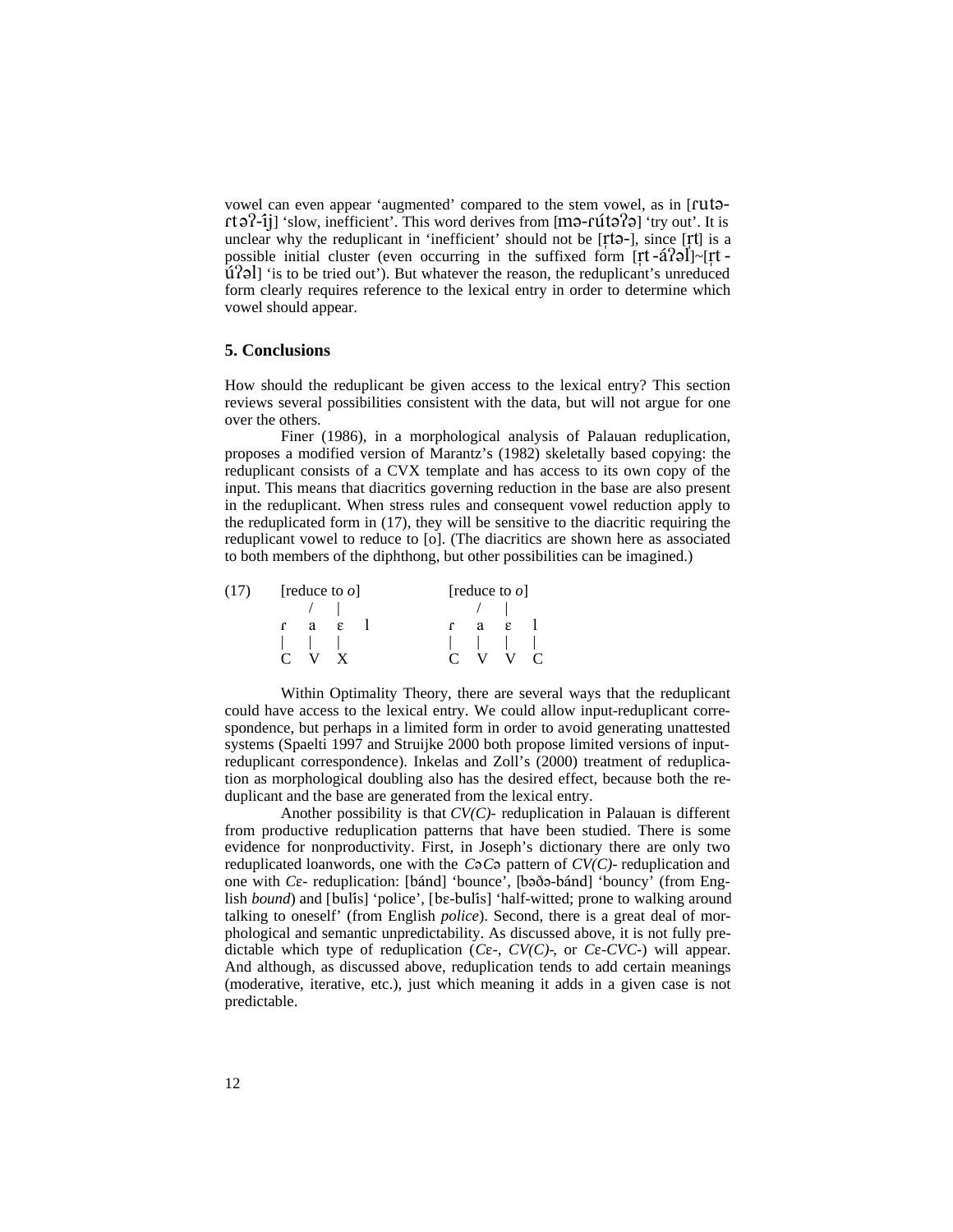Third, Finer (1986) analyzes the *CV(C)-* reduplicant as part of the stem. Finer's evidence comes from the location of other affixes with respect to the two types of reduplicant. Infixes appear inside a bare stem or inside a *CV(C)-* reduplicant, but not inside a  $C\epsilon$ - reduplicant, as illustrated in (18) (except in a few cases). Nasal substitution applies to the first consonant of a bare stem or *CV(C)* reduplicant, but not of a  $C_{\epsilon}$ - reduplicant (instead, a place-assimilated nasal appears in the prefix), as illustrated in (19).

| (18) | $CV(C)$ -        |                                                     | $[\mathfrak{t}\mathfrak{u}p]_{\mathrm{stem}}$ | 'spit'<br>$[\text{tolop-túp]stem]$                                      | $[\text{t}$ <u>əl</u> úp] <sub>stem</sub><br>'spat on'<br>'covered with spit'       |
|------|------------------|-----------------------------------------------------|-----------------------------------------------|-------------------------------------------------------------------------|-------------------------------------------------------------------------------------|
|      | $C_{\epsilon}$ - | $[tjáklə]_{\text{stem}}$                            | 'knot'                                        | $[t$ əljáklə $]_{\text{stem}}$<br>$t\epsilon$ -[təljáklə] $_{\rm stem}$ | 'knotted'<br>'one knotted cord'                                                     |
|      |                  | $(19)$ CV(C) - [bálə?] <sub>stem</sub>              |                                               | 'slingshot' o- $[\text{málə}]\text{H}_{\text{stem}}$                    | 'hit with slingshot'<br>o- $[ma]$ ə-bálə $T_{\text{temp}}$ 'play with slingshot'    |
|      | $C_{\epsilon}$ - | $\lceil \text{bəkállə} \rceil_{\text{stem}}$ 'sail' |                                               | o- $[m\rightarrow k\hat{a}l]_{\text{stem}}$                             | 'sail canoe'<br>om-b $\varepsilon$ -[bəkállə] $_{\rm stem}$ 'sail around aimlessly' |

One interpretation of these morphological facts is that *CV(C)-* reduplicated words are lexical items, inherited from an earlier stage of the language that had fully productive reduplication. This would be why they are treated the same way as roots with respect to other affixation.

Another interpretation is that *CV(C)-* reduplication is productive, but the reduplicant is inside the stem for morphological reasons. In that case, if we have a satisfactory account of why some morphemes are stem-internal and others are not, perhaps the right way to limit input-reduplicant correspondence is to restrict it to reduplicants that are stem-internal.

### **References**

- Crosswhite, Katherine (1999). *Vowel Reduction in Optimality Theory.* New York: Routledge.
- Finer, Daniel (1986). Reduplication and verbal morphology in Palauan. *The Linguistic Review* 6: 99-130.
- Flora, Marie (1974). *Palauan Phonology and Morphology.* Doctoral dissertation, University of California, San Diego.
- Grimes, Barbara, editor (2000). *Ethnologue*. SIL International. www.sil.org/ethnologue.
- Inkelas, Sharon & Cheryl Zoll (2000). Reduplication as morphological doubling. Ms.,
	- University of California, Berkeley and MIT.
- Josephs, Lewis (1975). *Palauan Reference Grammar*. Honolulu: University Press of Hawaii.
- Josephs, Lewis (1990). *New Palauan-English Dictionary*. Honolulu: University Press of Hawaii.
- Kirchner, Robert (1995).Synchronic chain shifts in optimality theory. *Linguistic Inquiry* 27: 341-350.
- Marantz, Alec (1982). Re reduplication. *Linguistic Inquiry* 13: 435-482.